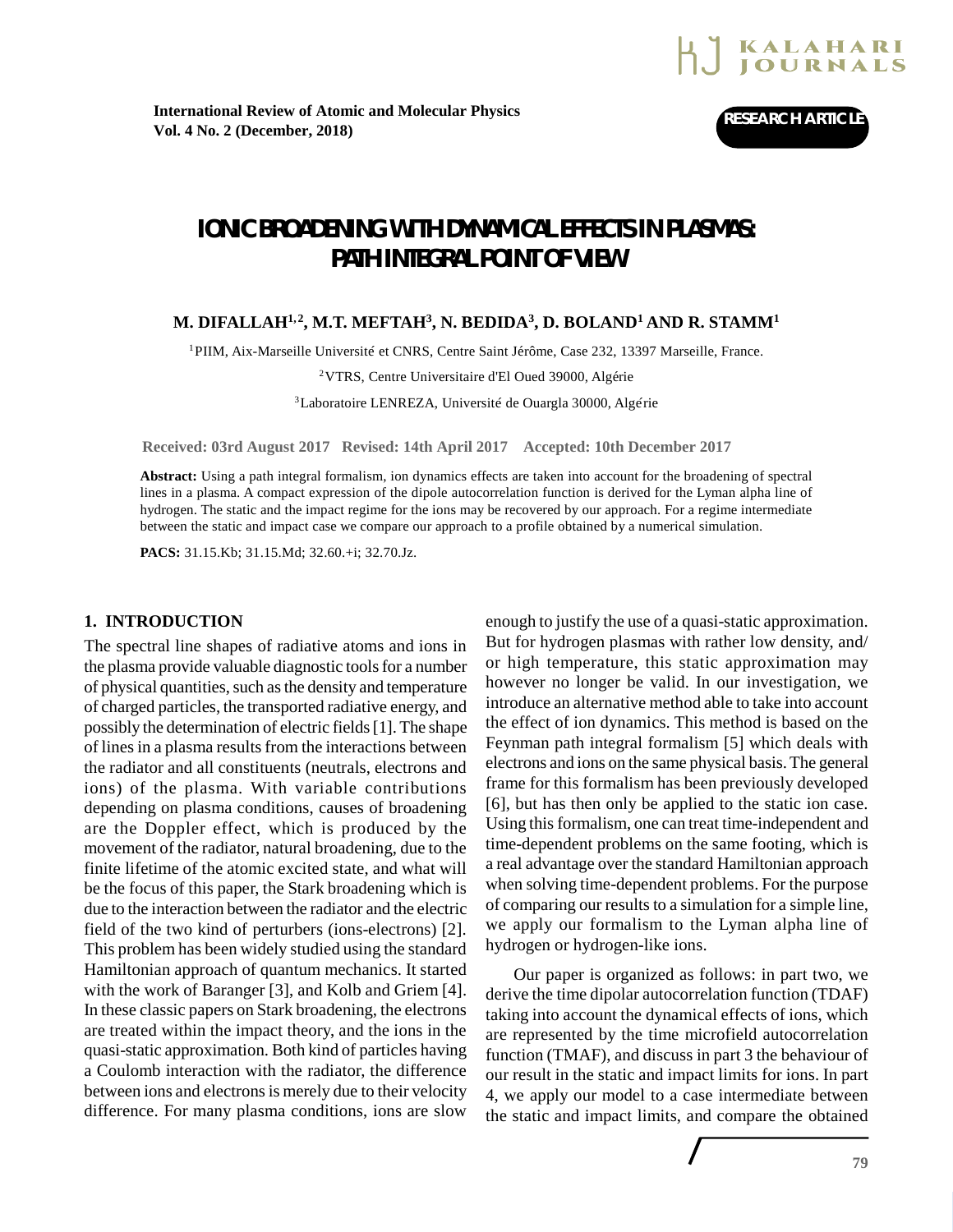line shape to a reference profile obtained with a computer simulation technique.

# **2. THE TIME DIPOLAR AUTOCORRELATION FUNCTION**

We start here by deriving a path integral expression for the time dipolar autocorrelation function (TDAF) of the radiator from which the spectral line shapes are generally deduced. The emitter is perturbed by ions and electrons treated as charged particles moving on classical paths. For a description of the radiator-perturber interaction, it is usually sufficient to keep only the first term in the multipole expansion, using the so-called dipolar approximation. As quoted before, the effect of the electrons is usually treated with the impact theory by a collision operator. Our path integral approach could be applied to both electrons and ions, but we shall also use an impact approximation for the electrons in our numerical calculations. The electric microfield appearing in our formalism could thus be created by the electrons, the ions or both kind of particles.

As mentioned above, the main quantity in the study of spectral line shapes is the TDAF defined, for Lyman alpha without the fine structure by the following formula:

$$
C (s) = \exp (-is_{\ell_b}/\hbar) \sum_{\alpha \alpha' \beta} \vec{d}_{\alpha \beta} \left\{ \langle \alpha | T_{\alpha} (s, 0) | \alpha' \rangle \right\} \vec{d}_{\alpha' \beta}^*,
$$
  
...(1)

where *d* is the dipole operator, *T* is the evolution operator considered here to possess matrix elements only between substates  $\alpha$ . The summation runs over all the upper states α, α′, and the subscript *av* means that we must take a statistical average over the perturbers. The energy of the lower unperturbed level is noted  $\epsilon_{\beta}$ . As we are interested in the Lyman alpha line, we shall sum in (1) only over the states  $\alpha$ , since the lower state is unperturbed, and we neglect the interaction between levels with different principal quantum numbers. Using the Wigner-Eckart theorem, we obtain in the  $|n, l, m$  representation:

$$
C(s) = (1/3) \exp\left(-is\epsilon_{\beta}/\hbar\right) \left|\left\langle 21\middle|\vec{d}\right| |10\rangle\right|^{2}
$$

$$
\left(\left\{\left\langle 210\middle|T\middle|210\right\rangle\right\}_{av} + 2\left\{\left\langle 211\middle|T\middle|211\right\rangle\right\}_{av}\right) \dots (2)
$$

A reduced dipole matrix element appears in this expression, as well as two terms of the evolution operator.

Let us compute first the matrix element { 211 211 }*av T* which can be written as:

$$
\begin{aligned} \left\{ \langle 211|T|211\rangle \right\}_{av} \\ &= \iint dy dy' \varphi_{211} \left( y \right) \varphi_{211}^{*} \left( y' \right) \left\{ K \left( y, s; y', 0 \right) \right\}_{av}, \\ &\dots (3) \end{aligned}
$$

where  $K(y, s; y', 0)$  is the Feynman propagator given by: *K* (*y*, *s*; *y*', 0)

$$
= \int_{y(0)=y'}^{y(s)=y} D\left[\vec{y}(s)\right]
$$

$$
exp\left\{\frac{i}{\hbar} \int_{0}^{s} \left(\frac{m_e}{2}\dot{\vec{y}}^2 + \frac{Ze^2}{|\vec{y}|} + e\vec{y}\vec{E}(\tau)\right) d\tau\right\}
$$
...(4)

In this expression,  $E(\tau)$  $\rightarrow$  is the electric field due to all components of plasma acting on the radiator, *e* and *me* denote the electron charge and mass, and *Z* is the charge number of the radiator nucleus. Knowing the initial propagator relative to the unperturbed hydrogenlike ion,

$$
K_0(y, s; y', 0)
$$
  
= 
$$
\int_{y(0)=y'}^{y(s)=y} D[\vec{y}(s)]
$$
  

$$
\exp{\left\{\frac{i}{\hbar} \int_0^s \left(\frac{m_e}{2} \dot{\vec{y}}^2 + \frac{Ze^2}{|\vec{y}|}\right) d\tau\right\}}, \quad \dots (5)
$$

it is possible to develop the propagator  $K(y, s; y', 0)$  as a series:

$$
K(y, s; y', 0)
$$
  
= 
$$
\sum_{k=0}^{\infty} \left(\frac{i}{\hbar}\right)^{k} \frac{1}{k!} \int_{0}^{s} d\tau_{1} \dots \int_{0}^{s} d\tau_{k} \int d\vec{y}_{1} \dots
$$
  

$$
\int d\vec{y}_{k} \left(e\vec{E}_{1}\vec{y}_{1}\right) \dots \left(e\vec{E}_{k}\vec{y}_{k}\right)
$$
  

$$
\prod_{j=0}^{k} K_{0} \left(\vec{y}_{j+1}, \tau_{j+1}; \vec{y}_{j}, \tau_{j}\right), \qquad \dots (6)
$$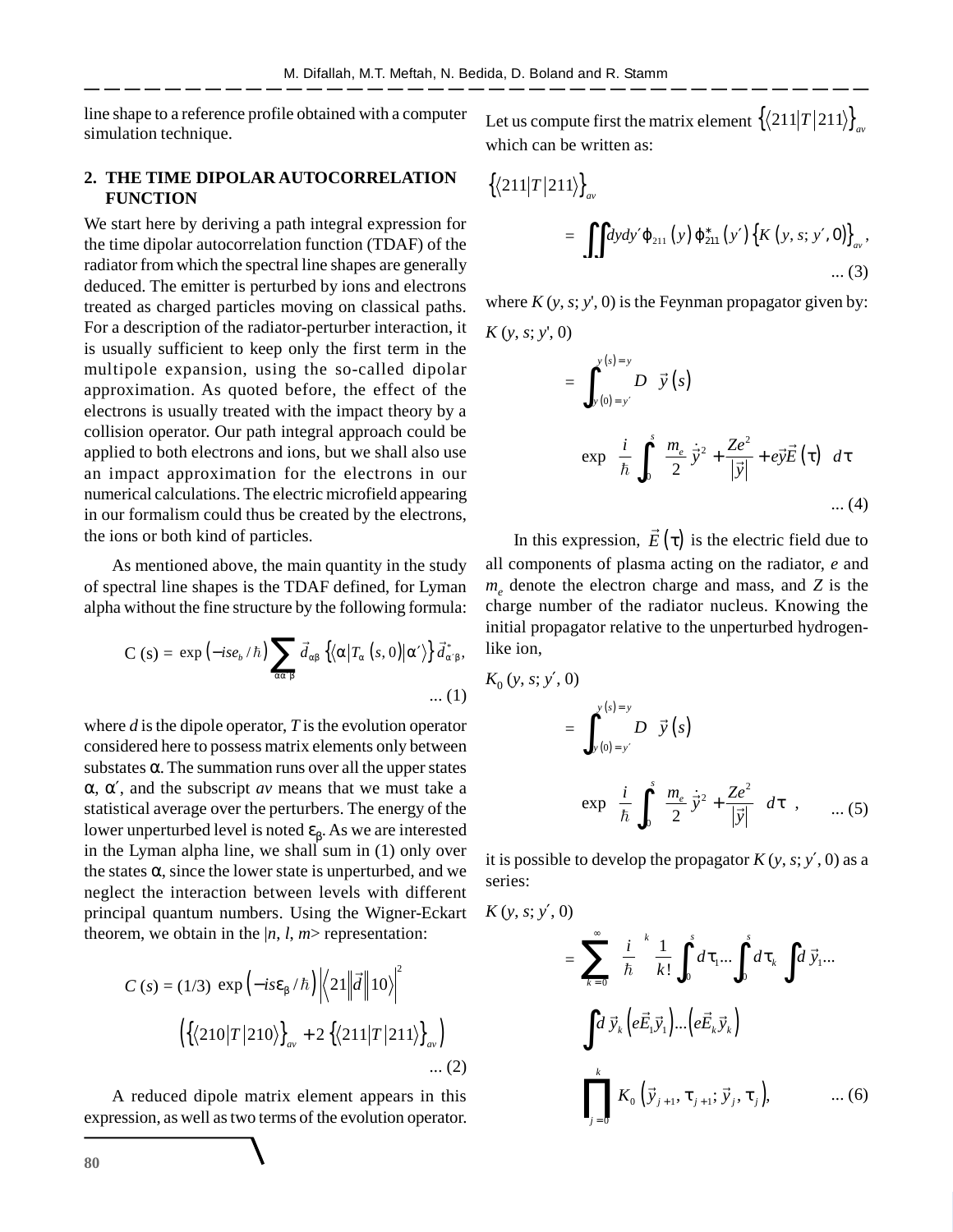with  $\vec{y}_{k+1} = \vec{y}, \vec{y}_0 = \vec{y}'$ . The expression for  $K_0$  is known [7], and involves the hydrogen wavefunctions:

$$
K_{0}\left(y_{j+1}, \tau_{j+1}; y_{j}, \tau_{j}\right)
$$
  
= 
$$
\sum_{n} \varphi_{n}^{*}\left(y_{j+1}\right) \varphi_{n}\left(y_{j}\right)
$$
  

$$
\exp\left[-i\varepsilon_{n}\left(\tau_{j+1} - \tau_{j}\right)\right]
$$
 ... (7)

Replacing the propagator  $K_0$  by its expression, integrating over *y* and *y*', and using the orthogonality of the wave functions we get for  $\left\{ \frac{\langle 211|T|211}{\} \right\}_{av}$ :

$$
\{\langle 211|T|211\rangle\}_{av}
$$
\n
$$
= \sum_{k=0}^{\infty} \sum_{\alpha_2,\dots,\alpha_k} \left(\frac{i}{\hbar}\right)^k \frac{1}{k!} \int_0^s d\tau_1 \dots d\tau_k \int d\vec{y}_1 \dots \int d\vec{y}_k
$$
\n
$$
\exp\left[\frac{is}{\hbar} \varepsilon_{211}\right] \left\{ \left(e\vec{E}_1\vec{y}_1\right) \dots \left(e\vec{E}_k\vec{y}_k\right) \right\}_{av} \varphi_{211} \left(\vec{y}_k\right)
$$
\n
$$
\varphi_{\alpha_k}^* \left(\vec{y}_k\right) \dots \varphi_{\alpha_2}^* \left(\vec{y}_1\right) \varphi_{211}^* \left(\vec{y}_1\right) \qquad \dots (8)
$$

Let us examine the structure of the first terms in this expansion. Calling  $U^k$  the successive terms in the sum over *k* in Eq. 8, we can write the first four terms as:

- term  $k = 0$ :  $U^{k=0} = 1$
- term  $k = 1: U^{k=1}$

• term  $k = 2$ 

$$
= \frac{ie}{\hbar} \left\{ \int_{0}^{s} d\tau_{1} \, \vec{E} \left( \tau_{1} \right) \left[ \int_{0}^{s} d\vec{y}_{1} \, \varphi_{211} \left( \vec{y}_{1} \right) \cdot \right] \right\}_{av} = 0
$$
\n
$$
\vec{y}_{1} \, \varphi_{211} \left( \vec{y}_{1} \right) \quad \left. \right]_{av} \quad (9)
$$

where we have used the selection rule for the orbital moment *l*.

$$
U^{k=2} = \frac{1}{2!} \left(\frac{ie}{\hbar}\right)^2 \int_0^s d\tau_1 \int_0^s d\tau_2
$$

$$
\left\{\sum_{\alpha_2} \left[\vec{E}(\tau_2) \int d\vec{y}_2 \varphi_{211}(\vec{y}_2) \cdot \vec{y}_2 \varphi_{\alpha_2}^*(\vec{y}_2)\right] \cdot \right\}_{\alpha_2} \left[\vec{E}(\tau_1) \int d\vec{y}_1 \varphi_{\alpha_2}(\vec{y}_1) \cdot \vec{y}_1 \varphi_{211}^*(\vec{y}_1)\right] \right\}_{\alpha_2} \dots (10)
$$

only the state  $\alpha_2 = 200$  contributes in the summation. We can thus write:

$$
U^{k=2} = \frac{1}{2!} \left(\frac{ie}{\hbar}\right)^2
$$

$$
\left\{\left[\int_0^s d\tau \vec{E}(\tau) \int d\vec{y} \varphi_{200}(\vec{y}) \cdot \vec{y} \varphi_{211}^*(\vec{y})\right]^2\right\}_{av}
$$
...(11)

• term  $k = 3$ :

$$
U^{k=3} = \frac{1}{3!} \left(\frac{ie}{\hbar}\right)^3 \int_0^s d\tau_1 \int_0^s d\tau_2 \int_0^s d\tau_3
$$
  

$$
\sum_{\alpha_3} \left\{ \left[\vec{E}(\tau_3) \int d\vec{y}_3 \varphi_{211} (\vec{y}_3) \cdot \vec{y}_3 \varphi_{\alpha_3} (\vec{y}_3) \right] \cdot \right\}
$$
  

$$
\sum_{\alpha_3} \left\{ \left[\vec{E}(\tau_2) \int d\vec{y}_2 \varphi_{\alpha_3} (\vec{y}_2) \cdot \vec{y}_2 \varphi_{\alpha_2} (\vec{y}_2) \right] \times \right\}
$$
  

$$
\vec{E}(\tau_1) \int d\vec{y}_1 \varphi_{\alpha_2} (\vec{y}_1) \cdot \vec{y}_1 \varphi_{211} (\vec{y}_1)
$$
 ... (12)

Applying the selection rule imposes that  $\alpha_2 = \alpha_3 = 200$ only contribute in Eq. 12, which means that  $U^{k=3} = 0$ .

Following then step by step all the terms, we can show that all the odd terms vanish, and only even terms in Eq. 8 contribute to the TDAF. For obtaining a tractable solution, we propose at this stage the use of a pair approximation for the electric fields. We thus neglect all correlations of higher than second order, and assume the correlations of second order to be small. It is then possible to sum all the terms, and the result for the element  $\left\{ \frac{\langle 211|T|211}{\ }_{av} \right\}$  may be written as:

$$
\left\{\left\langle 211|T|211\right\rangle\right\}_{av}
$$

$$
U = 2! \left(\hbar \int \int_{0}^{a} u \, du \, du \right)_{0}^{a} u \, du
$$
\n
$$
\left\{ \sum_{\alpha_{2}} \left[ \vec{E}(\tau_{1}) \int d \, \vec{y}_{1} \, \varphi_{\alpha_{2}}(\vec{y}_{1}) \cdot \vec{y}_{1} \, \varphi_{\alpha_{2}}^{*}(\vec{y}_{2}) \right] \right\}_{a}, \qquad \qquad = \left[ \left[ \frac{1 + \frac{1}{3} \sum_{p=1}^{\infty} \left( \frac{i}{\hbar} \right)^{2p}}{\left[ d_{0}^{2} \int_{0}^{s} d \tau \int_{0}^{s} d \tau' \left\{ \vec{E}(\tau) \vec{E}(\tau') \right\} \right]^{p} \right] \right]_{a}, \qquad (10)
$$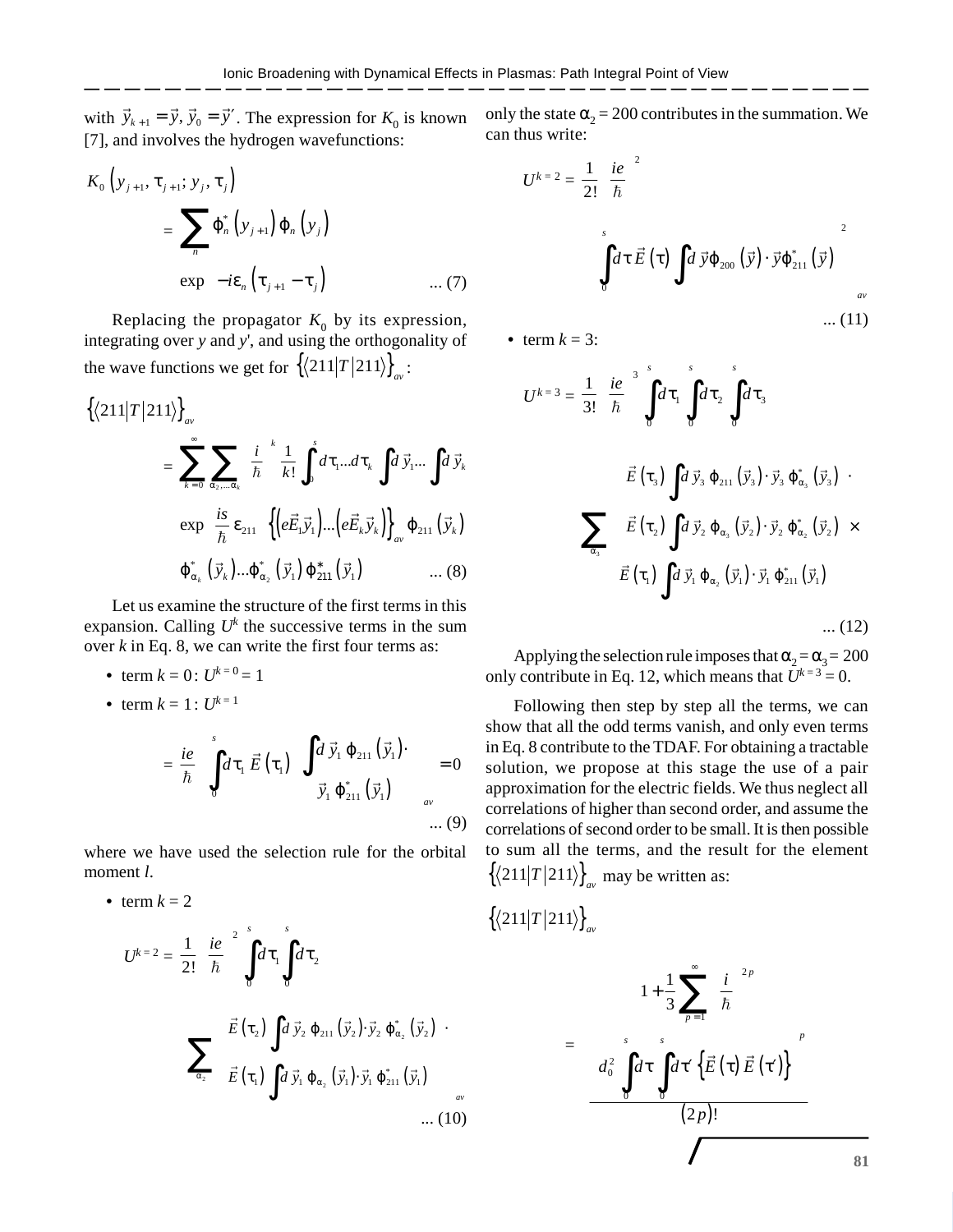$$
\exp\left[\frac{is}{\hbar}\,\varepsilon_2\right],\tag{13}
$$

where we have used the square of the reduced matrix element  $D_0^2 = |\langle 21 | | e \vec{r} | | 10 \rangle |^2$ .

If we proceed similarly for  $\{210|T|210\}_{av}$  we obtain:

$$
\left\{ \langle 210 | T | 210 \rangle \right\}_{av}
$$
\n
$$
= \left[ 1 + \frac{1}{3} \sum_{p=1}^{\infty} \left( \frac{i}{\hbar} \right)^{2p} \right]
$$
\n
$$
= \left[ D_0^2 \int_0^s d\tau \int_0^s dt' \left\{ \vec{E}(\tau) \vec{E}(\tau') \right\}_{av} \right]^p
$$
\n
$$
= \exp \left[ \frac{i s}{\hbar} \varepsilon_2 \right] \qquad \qquad \dots (14)
$$

By combining the terms  $\{ \langle 211|T|211 \rangle \}_{av}$  and  $\{ \langle 210|T|210 \rangle \}_{av}$ , and noting  $\Delta \varepsilon = \varepsilon_1 - \varepsilon_2$ , we get the final TDAF [8, 9]:

$$
C(s) = (1/3) \left\langle 21 \middle| \vec{d} \middle| 10 \right\rangle \right|^2 \exp\left(\frac{is \Delta \varepsilon}{\hbar}\right)
$$

$$
\left[ 2 + \cos \frac{D_0}{\hbar} \sqrt{\int_0^s d\tau \int_0^s d\tau' \left\{ \vec{E}(\tau) \vec{E}(\tau') \right\}_{av}} \right]
$$
...(15)

We can express  $C(s)$  in terms of the time microfield auto-correlation function (TMAF)  $C_{EE}(\tau)$ . Performing the integral over  $\tau'$ , we obtain:

$$
C(s) = (1/3) \left| \left\langle 21 \middle| \vec{d} \right| \right| 10 \right\rangle^2 \exp\left(\frac{is \Delta \varepsilon}{\hbar}\right)
$$

$$
\left[ 2 + \cos \frac{D_0}{\hbar \omega_p} \sqrt{2s \left\langle E^2 \right\rangle \int_0^s d\tau \left(1 - \frac{\tau}{s}\right) C_{EE}(\tau) \right]}
$$
...(16)

In this equation, the time is expressed in units of the inverse of the electronic plasma frequency  $ω<sub>p</sub> = (4πN<sub>e</sub>e<sup>2</sup>/m<sub>e</sub>)<sup>1/2</sup>$ . The quantity  $C<sub>EE</sub> (τ)$  contains in our approach the dynamical effect of the microfield on the emitters radiative properties.

Equation 16 gives the TDAF regardless of the nature of charged particles. We can apply it according to our interests, either to ions or to electrons. In the following we limit our attention to derive the TDAF for ions in different regimes.

# **3. IMPACT AND STATIC APPROXIMATION FOR IONIC PERTURBERS**

#### *3.1 Impact Approximation*

The impact approximation is valid when the mean duration of a collision  $\tau_c$  is much smaller than the interval ∆*s* between two successive collisions. The duration ∆*s* is of the order of the inverse of the collisional line width expressed in angular frequency units. This criterion is equivalent to say that the average collision is weak, i.e. the product of the interaction by the collision time must be small compared to  $\hbar$ ; this ensures that the collisions can be treated by perturbation theory and do not produce a large perturbation on the emitter. The argument of the cosine in Eq. 16 represents a cumulated phase change of the radiation between time 0 and *s*. If we are looking for conditions where the impact approximation is valid, we may thus assume that this phase change is small, and expand the cosine up to the second order term. Noting that  $2 + \cos (X) \approx 3 (1 - X^2 / 6)$  we can write Eq. 16 as:

$$
C(s) = \left| \left\langle 21 \middle| \vec{d} \middle| 10 \right\rangle^2 \right| \exp\left(\frac{is\Delta\epsilon}{\hbar}\right)
$$

$$
\left[ 1 - 3\left(\frac{D_0}{\hbar\omega_p}\right)^2 s \left\langle E^2 \right\rangle \int_0^s d\tau \left( 1 - \frac{\tau}{s} \right) C_{EE}(\tau) \right]
$$

$$
\dots (17)
$$

Since the mean duration of a collision is very small compared to the time between two successive collisions we extend the boundary of the integral in the last equation from  $(0, s)$  to  $(0, \infty)$ :

$$
\int_{0}^{s} d\tau \left(1 - \frac{\tau}{s}\right) C_{EE}(\tau) \rightarrow \int_{0}^{\infty} d\tau C_{EE}(\tau) \dots (18)
$$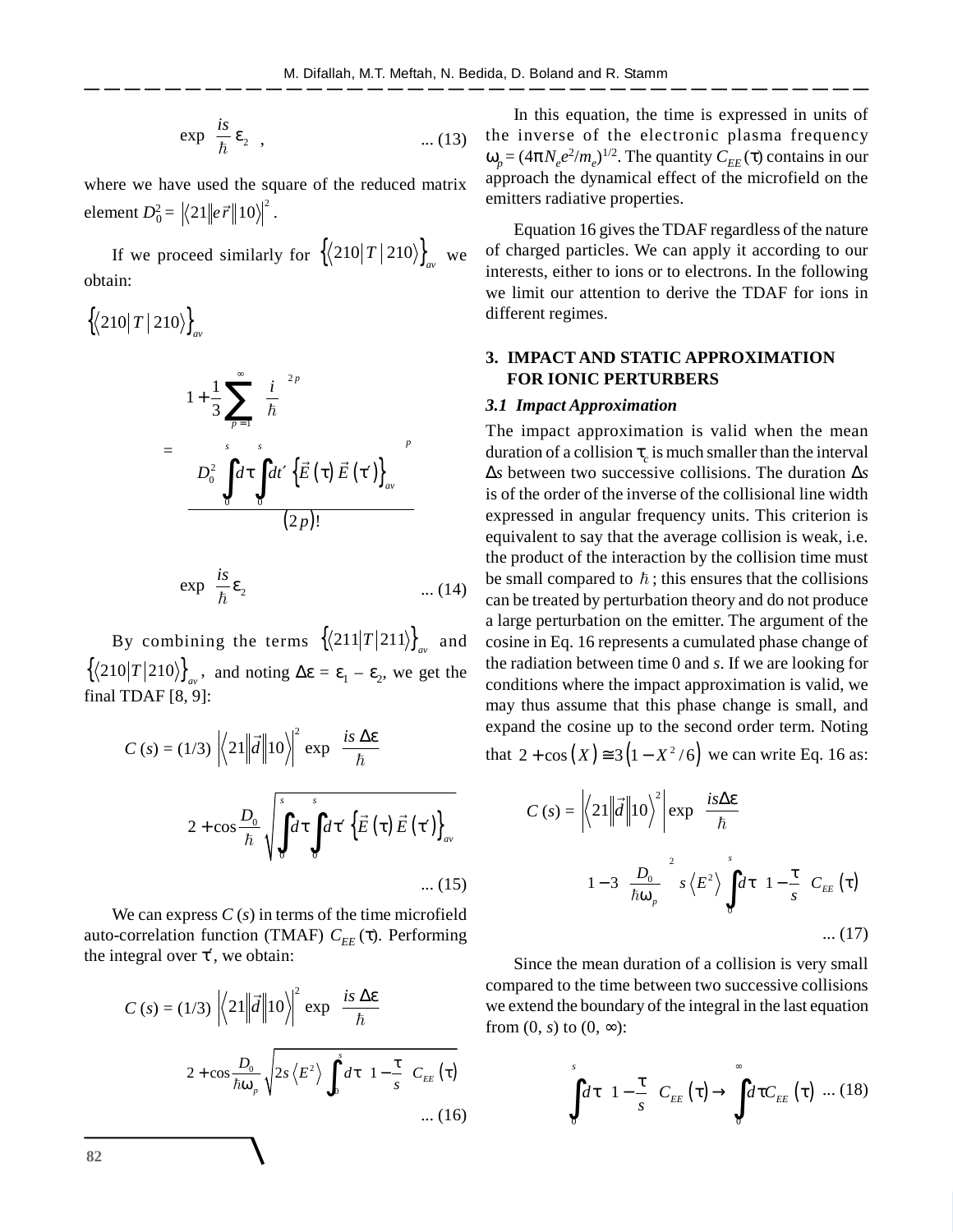Using an impact operator  $\Phi_i$  for the ions, the TDAF may be written:

$$
C(s) = \left| \left\langle 21 \middle| \vec{d} \right| \right| 10 \right\rangle^2 \exp\left( \frac{is \Delta \varepsilon}{\hbar} \right) \exp\left[ s\phi_i \right] \dots (19)
$$

Comparing with Eq. 17, we obtain for our model an impact operator in the weak collision limit:

$$
\phi_i = -\frac{1}{3} \left( \frac{D_0^2}{\hbar \omega_p} \right) \langle E^2 \rangle \int_0^\infty d\tau C_{EE}(\tau) \qquad \dots (20)
$$

This expression is similar to those of impact operators for hydrogen emitters found in the literature [1], when a second order approximation in the interaction potential is assumed.

#### *3.2 Static Approximation*

In the static case, the microfield is considered to be slowly varying in time, so that  $E(\tau) \cong E(0)$  $\rightarrow$  ,  $\rightarrow$  ,  $\rightarrow$  , . The TMAF may then be taken constant  $C_{EE}(\tau) = C_{EE}(0) = 1$ , allowing to write for the TDAF in the static limit as:

$$
C(s) = (1/3) \left| \left\langle 21 \middle| \vec{d} \middle| 10 \right\rangle \right|^2 \exp\left(\frac{i\Delta \varepsilon}{\hbar}\right) s
$$

$$
\left[ 2 + \cos \frac{D_0 s}{\hbar \omega_p} \sqrt{\left\langle E^2 \right\rangle} \right] \qquad \qquad \dots (21)
$$

We can compare this expression to previously published calculations for the Lyman alpha line in the static case [10]. In that limit, our TDAF *C* (*s*) for an average field has the same structure as the previous result (see Eq. 3.2 of reference 10).

### **4. THE ION DYNAMICS REGIME**

For hydrogen line with low principal quantum number, ion dynamics may affect the line shape for the densities found in laboratory plasmas, and in the edge of magnetic fusion devices. Such conditions usually correspond to weakly coupled plasmas. To study the dynamic properties, we use for the ions a theoretical expression for the time microfield autocorrelation function (TMAF) which is derived from the work of Rosenbluth and Rostoker in weakly coupled plasmas [11]:

$$
C_{EE}(\tau) = \frac{3}{\sqrt{\pi}} \frac{r_0}{\lambda_D} \frac{1}{\tau}
$$

$$
\left[1 + \tau^2 - \sqrt{\pi} \tau \left(\tau^2 + \frac{3}{2}\right)\right], \qquad \dots (22)
$$

$$
\exp(-\tau^2) \text{erfc}(\tau)
$$

where  $\tau$  is the time expressed in units of the plasma frequency, and  $\lambda_D^{\,}$  the electronic Debye length. To obtain the line shape, we must first insert this expression for  $C_{EF}(\tau)$  in the TDAF. The line shape in the atom's rest frame at a frequency ω is given by the Fourier transform of the TDAF:

$$
I(\omega) = \frac{1}{\pi} Re \int_{0}^{\infty} ds \ C\left(s\right) \exp(i\omega s) \qquad \qquad \dots (23)
$$

We now compare our approach to an ab initio technique which consists in a numerical simulation of the motion of a large number of charged particles, followed a numerical solution of the Schrödinger equation for the emitter evolution operator. This procedure is repeated a large number of times in order to perform a statistical average. Such computer simulations have been used many times by several groups in the last three decades, allowing to establish benchmark profiles for a comparison to models and experiments [12, 13, 14, 15]. For the weakly coupled plasma conditions studied here, we simulate a set of ions moving on straight lines in a cube with periodic boundary conditions [15]. On Fig. 1 we present a first calculation of a line shape obtained with our path integral model, compared to the numerical simulation. For a density of  $N_e = 10^{15}$  cm<sup>-3</sup> and a temperature of  $10<sup>5</sup>$  K, the profile obtained by our model is broader by about 15% than the simulation profile. This difference may be related to the approximation consisting in a factorization of the expressions containing a large number of fields in a product of averages containing only pair of fields. Note that for such conditions a static ion approximation would predict a line shape narrower by more than an order of magnitude. We can conclude that our approach thus captures most of the effect of ion dynamics.